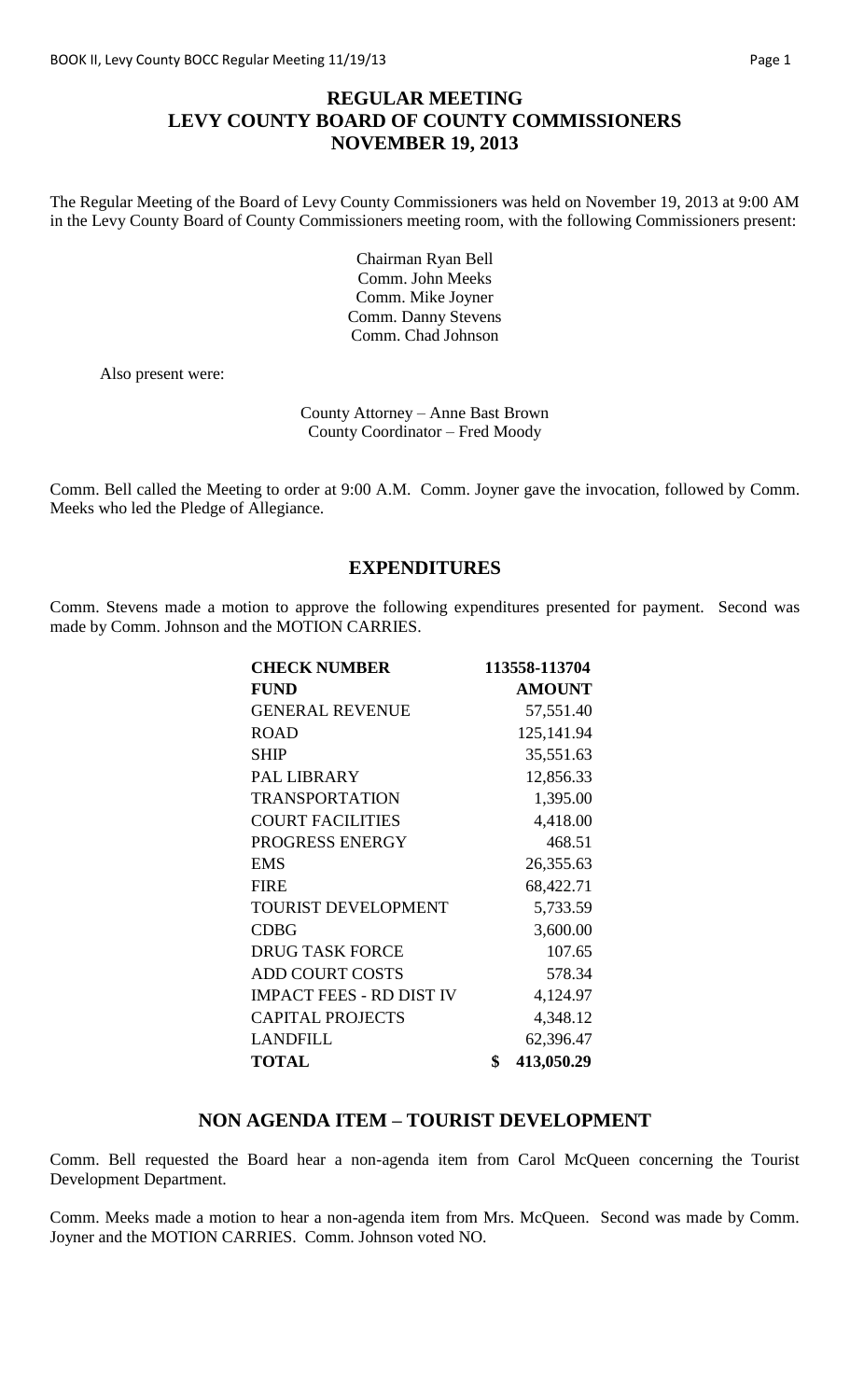BOOK II, Levy County BOCC Regular Meeting 11/19/13 **Page 2** Page 2

Mrs. McQueen stated there is a position available on the Tourist Development Council due to the resignation of City Councilman Jack Screws. The City of Williston has passed a Resolution appointing Councilman Cal Byrd to the Tourist Development Council to replace Mr. Screws. Mrs. McQueen requested the Board approve the appointment of Mr. Byrd to the Tourist Development Council.

Comm. Joyner made a motion to approve the appointment of Cal Byrd to the Tourist Development Council as requested. Second was made by Comm. Stevens and the MOTION CARRIES.

# **VETERANS OF FOREIGN WARS DEPARTMENT OF FLORIDA**

Jason Smith, Director

Presentation to Levy County Veterans Service Department for being selected the Small County Veteran Service Office for the year in the State of Florida.

Mr. Smith presented an award to the Levy County Veterans Service Department for being selected as the Small County Veteran Service Office for the year in the State of Florida.

# **FLORIDA DEPARTMENT OF TRANSPORTATION**

Jordan Green, P.E.

Tentative Five Year Work Program Presentation and announce the Department's Work Program Open House at the District Office in Lake City on Thursday, December 5, 2013 from 2:00 P.M. to 6:00 P.M.

Greg Evans, District 2 Secretary for the Florida Department of Transportation spoke to the Board before Mr. Green and explained the area of District 2, which Levy County is a part of.

Jordan Green spoke to the Board explaining the tentative work program. Mr. Green announced on Thursday, December 5<sup>th</sup> from 2:00 P.M. to 6:00 P.M. in Lake City at the District Office there will be a Workshop and Open House to discuss some of the projects in more detail. Mr. Green then presented the 5-year Transportation Plan to the Board for Levy County.

# **WITHLACOOCHEE GULF PRESERVE**

Sally Douglass, Trustee

Request signatures on Owners and Managers form for the Withlacoochee Gulf Preserve's application to be on the Designated Florida Paddling Trail.

Ms. Douglass spoke to the Board requesting signatures on the Owners form and Managers form for the Withlacoochee Gulf Preserve's application to be on the Designated Florida Paddling Trail.

Comm. Joyner made a motion to make approve signatures on the Owners form and Managers form as requested. Second was made by Comm. Meeks and the MOTION CARRIES.

### **HAVEN HOSPICE**

Vondla Sullivan, Volunteer Coordinator

Request the approval of Proclamation 2013-54 recognizing the month of November, 2013 as "National Hospice/Palliative Care Month."

Ms. Sullivan requested Board approval of Proclamation 2013-54 recognizing the month of November, 2013 as "National Hospice/Palliative Care Month."

Comm. Johnson made a motion to approve Proclamation 2013-54 as requested. Second was made by Comm. Meeks and the MOTION CARRIES.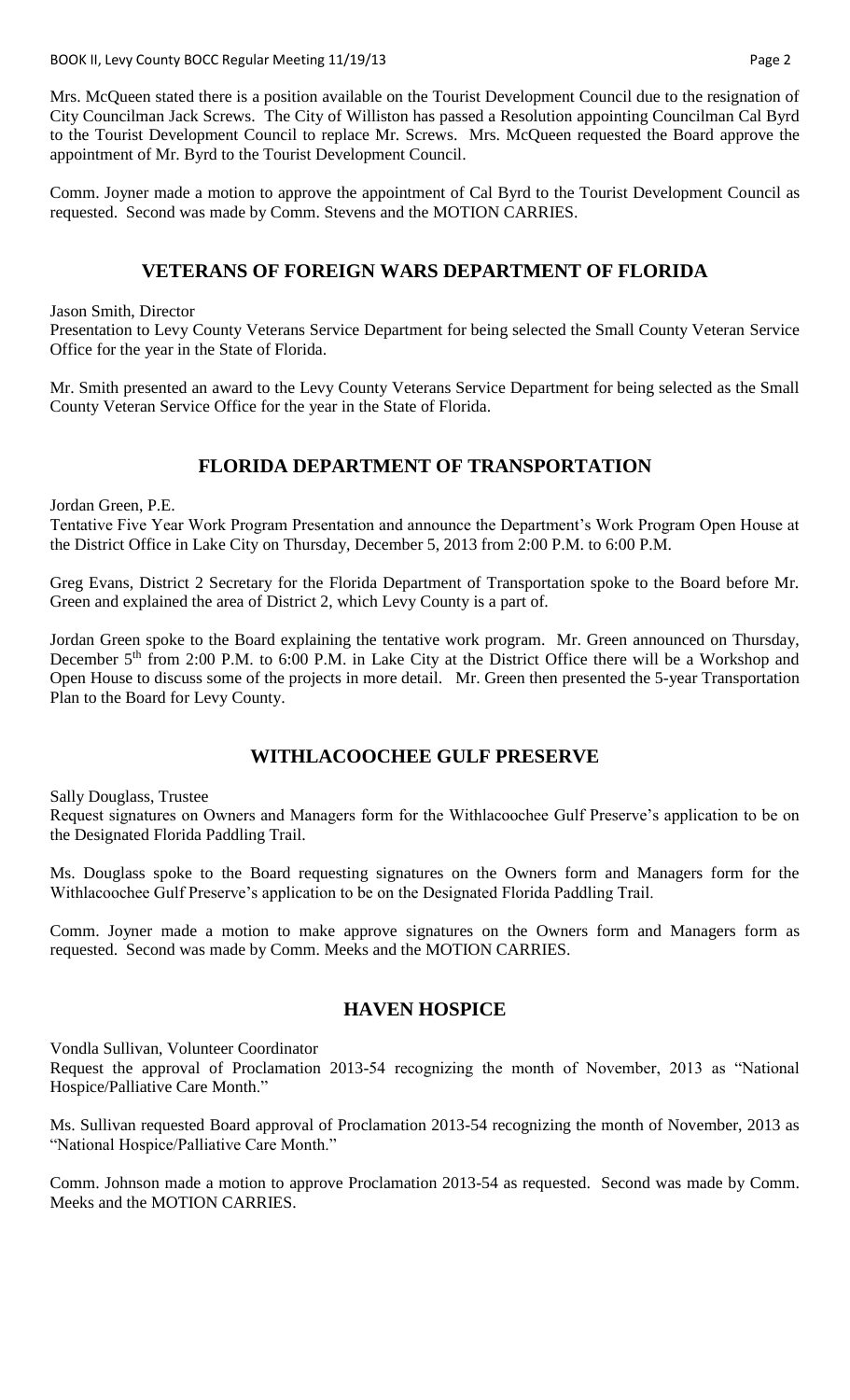# **AGENCY FOR PERSONS WITH DISABILITIES**

Barbara Palmer, Director

Presentation regarding Agency for Persons with Disabilities services and to inquire about a county wide health fair.

Ms. Palmer made a presentation to the Board regarding the Agency for Persons with Disabilities and requested assistance in transporting people in Levy County with disabilities.

The Board agreed by consensus to assist with specific requests once they are brought to the Board. Comm. Bell stated they would be willing to provide support or assistance once they have received direction as to what their role would be.

## **DEPARTMENT REPORTS**

### **CORRESPONDENCE**

Satori Days

A. On behalf of Mrs. Marian Palma Cardona of the Pancreatic Cancer Action Network-Central Florida Affiliate, request approval to adopt Proclamation 2013-55 recognizing the month of November, 2013 as "Pancreatic Cancer Awareness Month."

Ms. Days requested on behalf of Mrs. Marian Palma Cardona of the Pancreatic Cancer Action Network-Central Florida Affiliate, Board approval to adopt Proclamation 2013-55 recognizing the month of November, 2013 as "Pancreatic Cancer Awareness Month."

Comm. Joyner made a motion to approve Proclamation 2013-55 as requested. Second was made by Comm. Meeks and the MOTION CARRIES.

B. Request approval of re-appointments and appointments for the Board of Adjustments for Districts 2, 3, 4, and 5.

Ms. Days requested Board approval of re-appointments and appointments for the Board of Adjustments for the districts as listed below:

District 2 – Eugene Carter District 3 – Andrew Carswell District 4 – Linda J. Cramer District 5 – Brad Etheridge

Comm. Meeks made a motion to re-appoint the above listed Board of Adjustments members. Second was made by Comm. Joyner and the MOTION CARRIES.

C. Request approval of re-appointments for the Construction Industry Licensing Board for districts 1, 2, 3, 4, and 5.

Ms. Days requested Board approval of re-appointments for the Construction Industry Licensing Board for the districts as listed below:

- District 1 Paula Kennedy District 2 – Jerry Orenchack District 3 – Richard Hawthorne District 4 – Billy Hinote
- District 5 Jared Inman

Comm. Joyner made a motion to approve re-appointments for the above listed Construction Industry Licensing Board.

## **LEVY COUNTY TRANSIT**

Connie Conley, General Manager Requesting Board approval to keep the Standard Lobbying Certification form on file at FDOT when funding in excess of \$100,000 is received.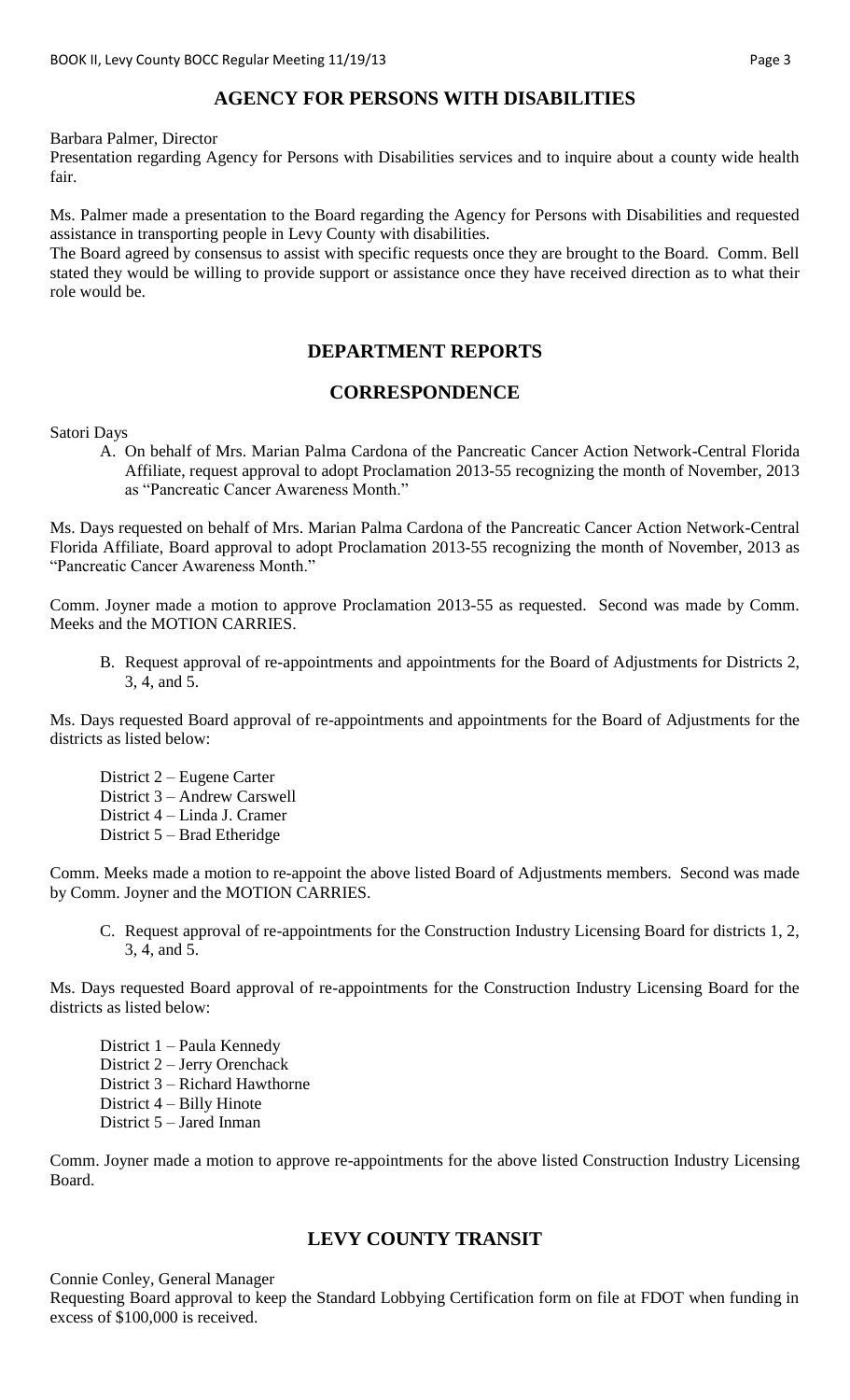BOOK II, Levy County BOCC Regular Meeting 11/19/13 **Page 4** Page 4

Ms. Conley requested Board approval to keep the Standard Lobbying Certification form on file at FDOT when funding in excess of \$100,000 is received.

Comm. Stevens made a motion to approve keeping the Standard Lobbying Certification form on file at FDOT as requested. Second was made by Comm. Meeks and the MOTION CARRIES.

### **PLANNING**

Shenley Neely, Planning Director

A. Recommend Board of County Commissioners to hear staff present updated report provided by Administrative Consultants Jordan and Associates on status of the County's Community Development Block Grant (CDBG) Program.

Ms. Neely gave updated information to the Board provided by Jordan and Associates on the status of the County's CDBG Program.

It was requested by the Commissioners for Ms. Neely to have all Jordan and Associates representatives attend the next meeting and Atty. Brown review the Agreement to determine what options the Board has.

B. Request Board approval and authorize Chair to sign agreement between Levy County and GSE Engineering, Inc. The purpose of the Scope of Services and Agreement is to provide Supplemental Geotechnical Site Evaluation Services related to a failing septic tank drainfield of a single family residential property that has been qualified and has received rehabilitation construction under the County's Community Development Block Grant Program (CDBG). – TABLED –

# **COUNTY ATTORNEY**

Anne Bast Brown

Request to authorize the County Attorney to initiate injunction action against owners and operators of 212 Club to cease a commercial use in a residential district and cease any other violations of Levy County Code. -TABLED-

### **COMMISSIONERS' REPORTS**

Comm. Meeks reported all agreements have been signed between the North Florida Broadband and Affinity.

Comm. Bell gave an update on the RESTORE Act.

Mr. Moody added there is a RESTORE Act Committee meeting today at 3:00 P.M. in the Board meeting room. Comm. Bell stated the dedication of the Veterans Memorial Wall in the lobby was well attended.

The meeting recessed at 10:26 A.M. The meeting reconvened at 10:45 A.M.

## **CAPITAL IMPROVEMENT PRESENTATION**

Comm. Bell stated some of the items on the list are not Capital Improvement items. Some have already been approved or budgeted. The purpose of the list is to give the Commissioners an idea of where they are with the budget.

### **Supervisor of Elections** – not budgeted

The Board discussed the purchase of Election Equipment as had been provided by Tammy Jones. The agreed by consensus to have Atty. Brown review the agreement and bring to the next Board meeting for approval.

#### **Transit Department** – not budgeted

Connie Conley spoke to the Board regarding the need for additional office space as well as additional maintenance space.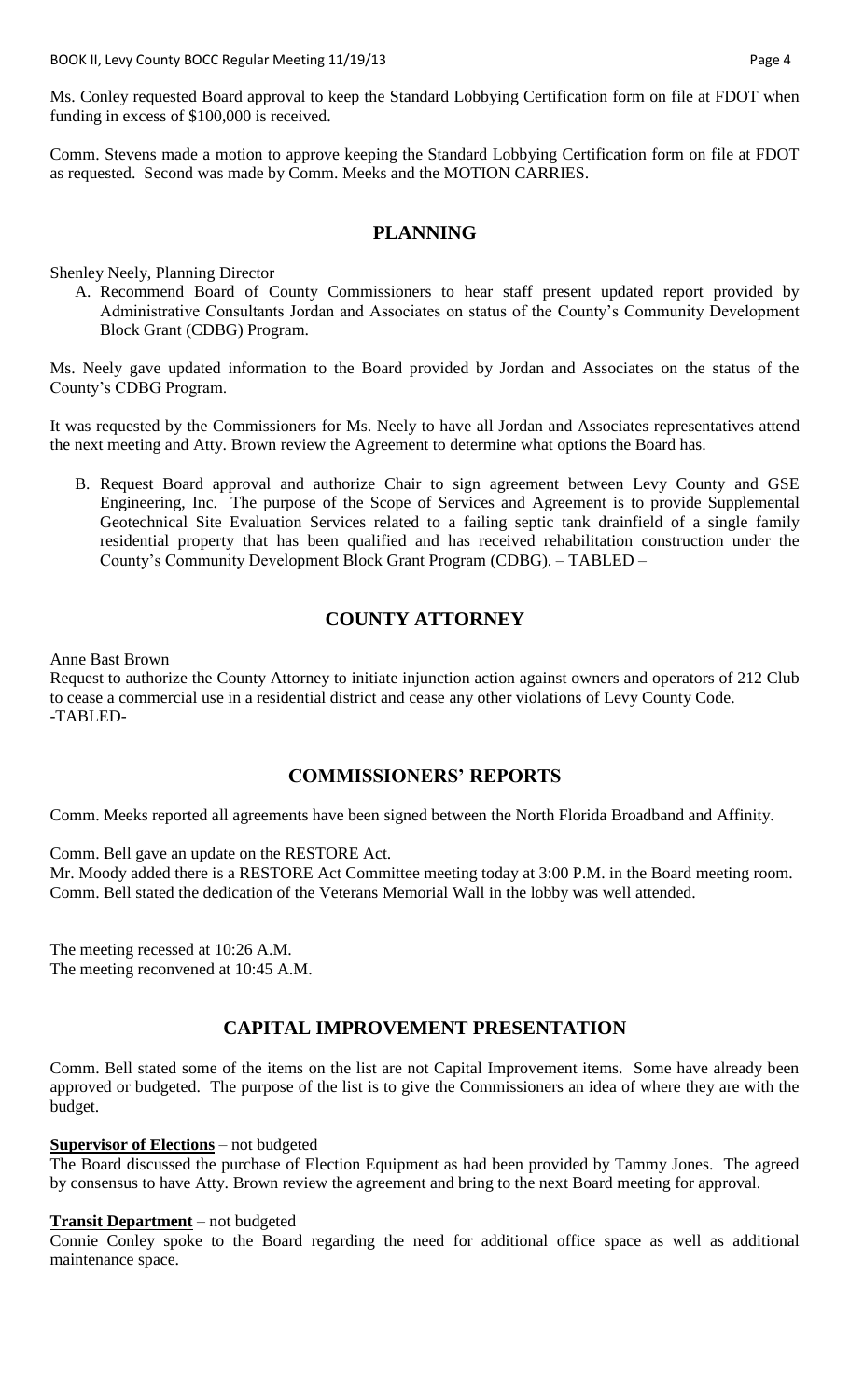**Automobile Purchases** – budgeted items Animal Control – 1 4 x 4 truck County Agent  $-14x4$  truck Development – 2 SUV's Parks/Mosquito Control – 1 4 x 4 truck  $Road - 34x2$  trucks

#### **Development Department** – not budgeted

Bill Hammond stating the greatest need for his department is a generator. The cost of a generator the size needed would run between \$25,000-\$50,000. The Development Department is also in need of more space, which would cost about \$120,000, a new copy machine, which would cost about \$7,500, computers and a zoning map which could cost as much as \$25,000.

#### **Emergency Management**

Mr. Johnson requested Board approval to purchase eight (8) tablets for the County's Damage Assessment Team with Homeland Security Grant funds in the amount of \$799.99 each from Best Buy.

Mr. Johnson stated he would like to purchase Emergency Operation Center Chairs and Workstation Lighting using Duke Energy Funds. The cost would be \$12,367.37 from OEC.

Mr. Johnson requested Board approval to purchase conference tables and storage cabinets using Duke Energy Funds from Morgan Office Center in the amount of \$3,442.64.

Comm. Stevens made a motion to approve the purchases for Emergency Management as presented. Second was made by Comm. Joyner and the MOTION CARRIES.

**Planning** – not budgeted

Shenley Neely stated there were several items needed for the Planning Department:

Geographical Informational System (GIS) workstation; \$5,000

GIS Plotter; \$8,000

Building/Office space; approximately 300 sq. ft. per employee; 4 full time employees Vehicle for SHIP Department; \$20,000

#### **Public Safety** – budgeted items

Mr. Knowles stated the projected cost of remodeling CDPS Fire Station #2 would be \$35,000 and would utilize EMS Impact Fee funds.

Mr. Knowles referred to items planned for this budget year and spoke of modification of a modular building which is being donated by the School Board and will be placed at property which can be leased at CR 336 and CR 345. The property owner is only looking for the yearly property taxes to be paid. This would facilitate the Otter Creek, Fowlers Bluff and Rosewood areas. With the Board's approval, the lease agreement can be done. The amount of \$26,300 has been budgeted for Capital Improvements for this year.

Comm. Stevens made a motion to approve the item as presented. Second was made by Comm. Joyner and the MOTION CARRIES. Comm. Johnson votes NO.

Other projects will include improvements to other stations such as replacing roofs. These projects will be done over the next five (5) years.

Mr. Knowles stated he is planning to staff a  $7<sup>th</sup>$  transport unit in the Fanning Springs area. Once this can be done, he will then split the Bronson Station by placing one of their units in the Morriston area. There is a building next to the Fire Station in Morriston which can be remodeled and used for living quarters. The cost would be about \$35,000.

After speaking to the Fire Chief in Fanning Springs they are willing to provide a space in which a double wide mobile home can be placed. With the Board's approval, a double wide mobile home can be acquired by a donation from Air Methods. There will be \$12,500 from the Impact Fee Funds to establish the mobile home as an EMS Station.

After question by Dana Sheffield of the cost for the  $7<sup>th</sup>$  transport, Mr. Knowles responded the total cost for the unit, including staffing, utilities, certifications and training will be \$468,000. Mr. Knowles explained what he has requested for now is to move forward with establishing the facility itself.

Comm. Stevens made a motion to allow Mr. Knowles to move forward with the Fanning Springs item as requested. Second was made by Comm. Johnson and the MOTION CARRIES.

Comm. Meeks made a motion to allow improvements to be made for living quarters at the Morriston Fire Station. Second was made by Comm. Stevens and the MOTION CARRIES.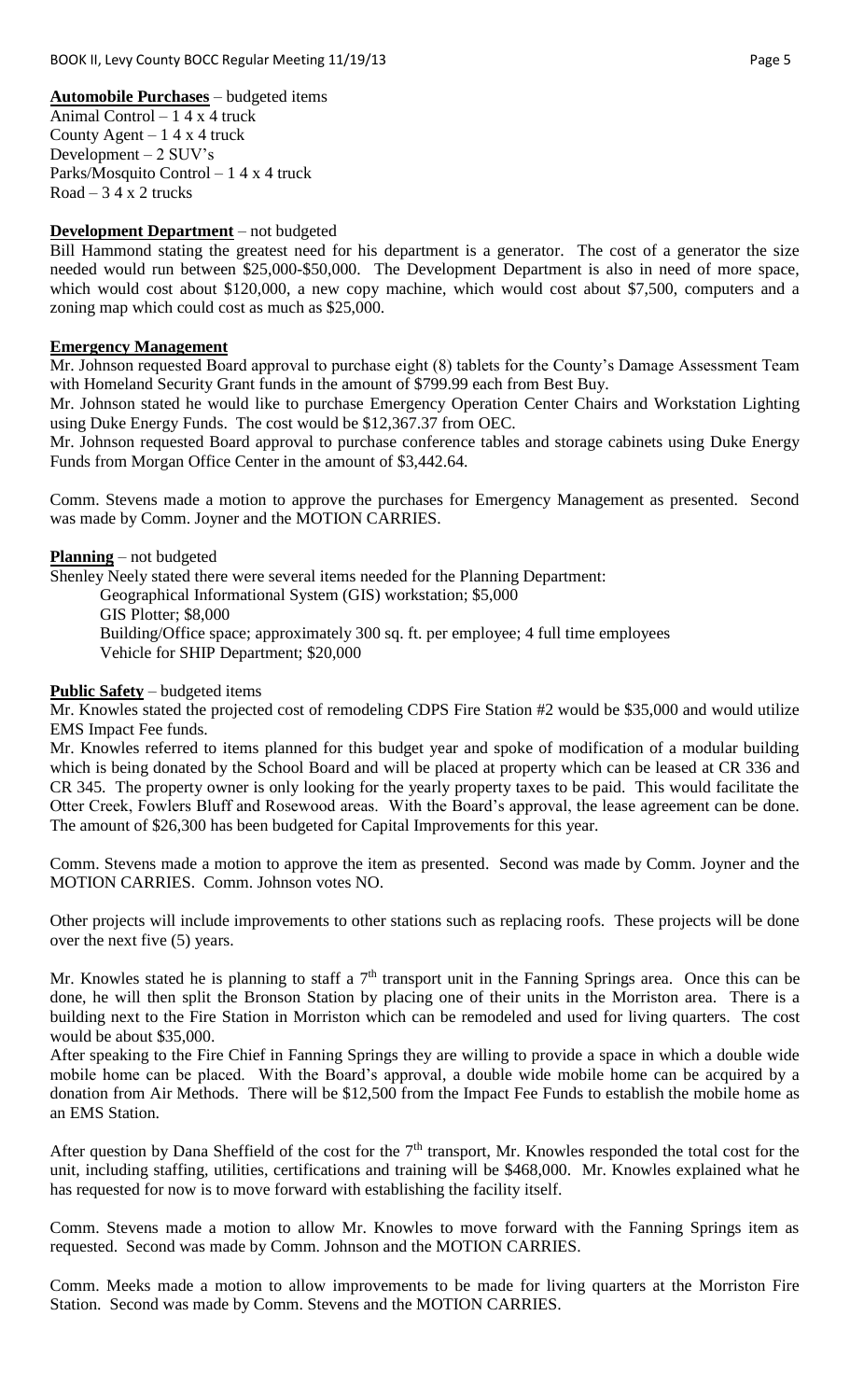#### **Parks & Recreation** – not budgeted

Matt Weldon spoke to the Board concerning the Waccasassa Channel Markers. The cost to replace the markers would be around \$30,000 - \$40,000.

The Board agreed by consensus to allow Mr. Weldon to move forward with this item and obtain RFP's.

#### **Road Department** – not budgeted

Mr. Moody stated he was informed by the City Manager from the City of Williston they are doing some work at the Williston Airport. Through surveys, it was determined there were two county roads: NE 170<sup>th</sup> Avenue and NE 20<sup>th</sup> Street, which are partially on airport property. The total acreage is about 5.4 acres and the FAA has placed a value of about \$43,200 for the property. Rather than buying the property from the City of Williston, Mr. Moody stated an alternative is to trade out the amount by resurfacing two nearby roads, with the approval of the Board.

The Board agreed by consensus for Mr. Greenlee to work on a trade-out with Williston.

Mr. Greenlee stated the quotes received for budgeted vehicle purchases had been received and White Ford offered the best price.

Mr. Greenlee stated they have been having some trouble with the trimming equipment and would rather make a purchase of a trimming tractor than the earlier planned purchases of other equipment. The expected amount to purchase a trimming tractor would be about \$100,000.

It was agreed by the Board to have Mr. Greenlee get prices for a trimming tractor.

#### **Construction/Maintenance** – not budgeted

Mr. Shipp brought to the Commissioners attention, the safety issue with the Civil Department and the lack of space on the court side of the building.

Mr. Shipp stated improvements are needed such as space, expansion, and wiring, but if it is decided by the Board to build a new facility, these improvements can wait.

Mr. Jones states an estimated cost to remodel the Civil Department of the Clerk's office would be around \$30,000.

Mr. Jones stated an estimated cost to replace the old windows in the building would be around \$75,000.

The estimated cost to replace the back-up generator for the Courthouse and wiring for the building would be around \$225,000.

Mr. Jones discussed the need for an upgrade of the freight elevator and stated the replacement cost would be \$195,000. The entrance doors for the building are in need of replacement and this estimated cost would be \$10,000.

Mr. Jones recommended a stand-alone storage unit for the courthouse. This could be built at the Landfill. A 50 x 90 building could be constructed for a cost of \$16,800.

The Commissioners discussed the proposed Courthouse property purchase. The Commissioners agreed by consensus to designate \$25,000 to get a site plan done for a new courthouse on the 21 acres which had previously been purchased for this purpose.

#### **Ag. Department**

Mr. Fuller spoke to the Board concerning the need for expansion of the conference room at the Ag. Center.

### **Automobile Purchases**

The vehicles listed below have been budgeted for purchase this fiscal year: Animal Control – 1 4 x 4 truck County Agent –  $14x4$  truck Development – 2 SUV's Parks/Mosquito Control – 1 4 x 4 truck  $Road - 34 x 2$  trucks

Sheila Rees stated to the Board some other Courthouse issues which will need to be addressed:

| Fleet management         | Air conditioning systems                    |
|--------------------------|---------------------------------------------|
| Air conditioning systems | Carpeting                                   |
| <b>UPS Backup</b>        | Water Systems (Manatee and University Oaks) |
| <b>Electrical Issues</b> | Lighting in the courthouse                  |